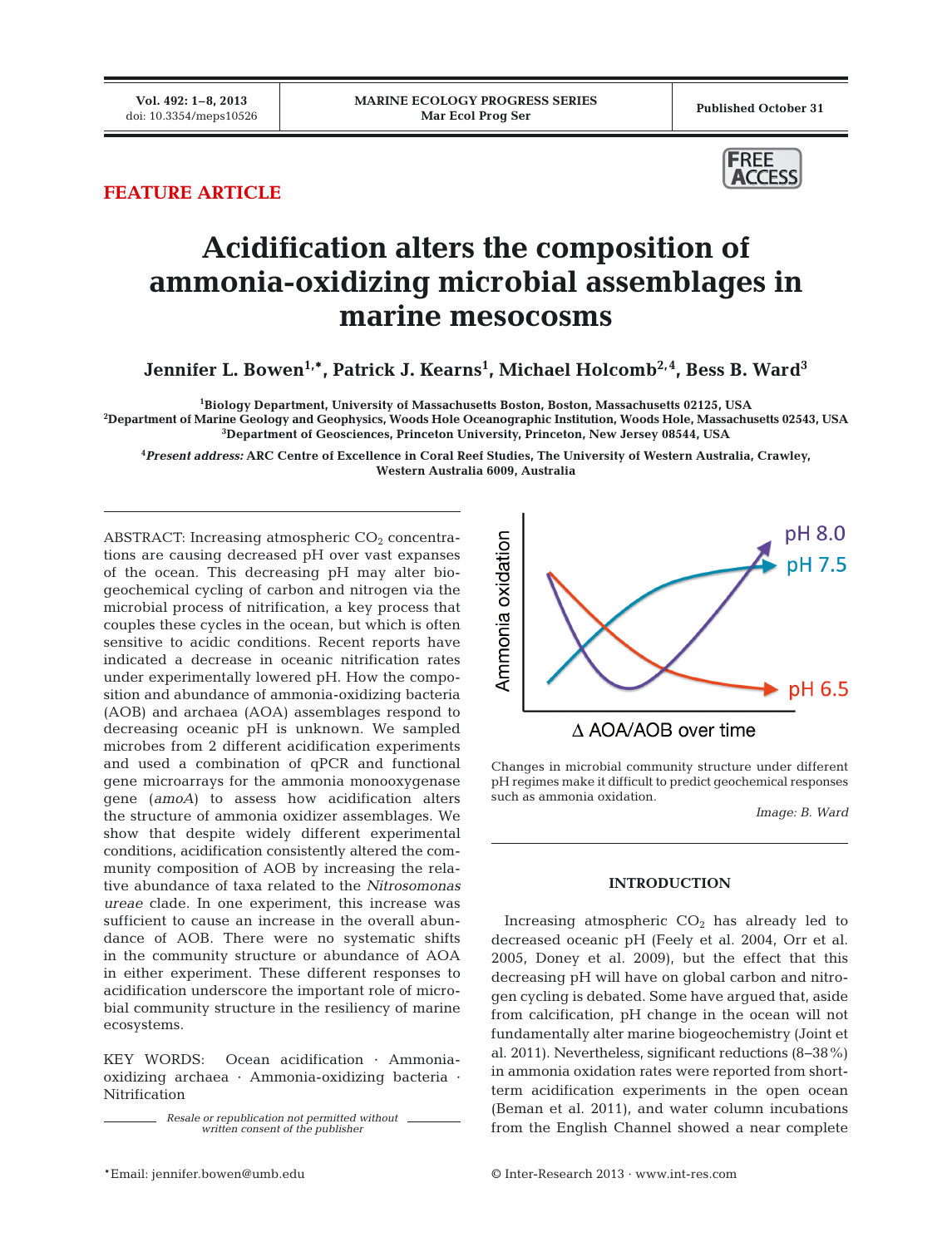cessation of ammonia oxidation at pH 6.5 (Kitidis et al. 2011). In artificially acidified lakes, Rudd et al. (1988) also observed the complete shutdown of nitrification at pH below 5.7. Altered pH has also been shown to shift the overall structure of microbial communities (Krause et al. 2012). Ammonia oxidation, the first step in nitrification (NH<sub>3</sub> + 1.5 O<sub>2</sub>  $\rightarrow$  NO<sub>2</sub><sup>-</sup> +  $H_2O + H^+$ , is thought to be pH sensitive (1) due to feedback inhibition through acidification of the medium and (2) because  $NH_3$ , rather than  $NH_4^+$  (the dominant form at  $pH < 9.3$ ), is the substrate in the first step of the ammonia oxidation reaction. Given the importance of nitrification as both a source of oxidized nitrogen and a control on primary production in the oceans (Yool et al. 2007), understanding how ammonia-oxidizing communities respond to acidification is imperative.

### **MATERIALS AND METHODS**

We opportunistically sampled from 2 very different experiments designed to test the effects of acidification on (1) diatom bloom development and (2) the temperate coral *Astrangia poculata* (Holcomb et al. 2012). In the diatom bloom experiment, 180 l of seawater collected from a depth of 70 m in Monterey Bay, California (USA), were inoculated with 20 l of surface seawater and incubated under ambient light for 6 d. One of the barrels was acidified using concentrated HCl (accompanied by bicarbonate addition to maintain alkalinity; Shi et al. 2009). An Oakton pH 11 meter (with an Oakton 35811-71 probe) was used to measure pH. The meter was inter-calibrated with spectrophotometric measurements using thymol blue (Zhang & Byrne 1996). pH of the ambient and acidified barrels evolved over the experiment, but pH in the acidified barrel was ~0.21 pH units lower than the ambient barrel through most of the experiment. A phytoplankton bloom dominated by diatoms developed in both barrels and the time courses of chlorophyll accumulation and nitrate drawdown were essentially identical (data not shown). Ammonia-oxidizing bacteria (AOB) and archaea (AOA) samples were collected after the initial acidification and 6 d later by filtering 2 l of water into capsule filters using a peristaltic pump. Ammonium concentrations were not measured, but previous reports indicate that the concentrations in Monterey Bay at this depth are low, averaging 0.25 µM (Kudela & Dugdale 2000). Initial ammonium concentrations in similar barrel experiments performed previously with Monterey Bay seawater were on the order of 1.0 µM (Fawcett & Ward 2011). The fraction present as  $NH<sub>3</sub>$ (shown to be the substrate limiting ammonia oxidation, at least in AOB) is  $< 5\%$  and  $< 3\%$  of the total NH3+NH4 <sup>+</sup> at pH 7.89 and 7.69, respectively, assuming a pK of 9.23.

In the Vineyard Sound coral experiment, 1.9 l tanks (n = 4) containing live coral *Astrangia poculata* were incubated with flowing seawater from Vineyard Sound, Massachusetts (USA), maintained at 24°C. Ambient  $CO<sub>2</sub>$  tanks were maintained at a daytime pH of  $8.00 \pm 0.04$  (night time pH in all tanks was up to 0.1) lower). Acidified tanks were maintained at a daytime  $pH$  of 7.8  $\pm$  0.04 by bubbling incoming seawater with 800 ppm  $CO<sub>2</sub>$ . Both ambient and  $CO<sub>2</sub>$ -enriched experiments were performed with and without addition of inorganic nutrients. Nutrient-enriched tanks were supplied with seawater supplemented with  $NaNO<sub>3</sub>$ ,  $K_2HPO_4$ , and FeCl<sub>2</sub> solutions. NO<sub>3</sub> was elevated by 5 µM,  $PO_4$  by 0.3 µM, and Fe by 2 nM above ambient values. Ammonium concentrations (NH<sub>3</sub>+NH<sub>4</sub><sup>+</sup>) ranged from undetectable to 1.1 µM, and there was no significant difference between control and acidified tanks, either initially or at the final sampling time. NH<sub>3</sub> comprises  $<6\%$  and  $<4\%$  of the total  $NH<sub>3</sub>+NH<sub>4</sub><sup>+</sup>$  at pH 8.0 and 7.8, respectively. Tanks were maintained for 5 mo under treatment conditions with regular removal of wall growth from the sides and bottoms of the tanks. Cleanings were suspended for approximately 3 wk before collecting biofilm material from the tank walls for genomic analysis. Additional details of the Vineyard Sound coral experiment have been published (Holcomb et al. 2012).

DNA was extracted from the Monterey Bay filters using the Puregene DNA kit (Gentra) and from the tank biofilm using the MoBio PowerSoil DNA extraction kit (MoBio Laboratories). AOA and AOB community composition was analyzed using functional gene microarrays containing archetype probes representing all known AOA and AOB *amoA* gene sequences (as of November 2009; Bouskill et al. 2011, 2012a). Target DNA was labeled from whole genomic DNA extracts using Klenow amplification (Ward 2008). Hybridization to the array, array scanning, and initial data quality assessment/control have been previously described (Bouskill et al. 2011, 2012a). The contribution of each archetype to the total community is indicated by its relative fluorescence ratio (RFR), the portion of the total fluorescence signal represented by that archetype (Ward et al. 2007). Correspondence analysis of the archetype RFR was performed using the 'cca' function contained in the R programming language package 'vegan' (Oksanen et al. 2011). Analysis of similarities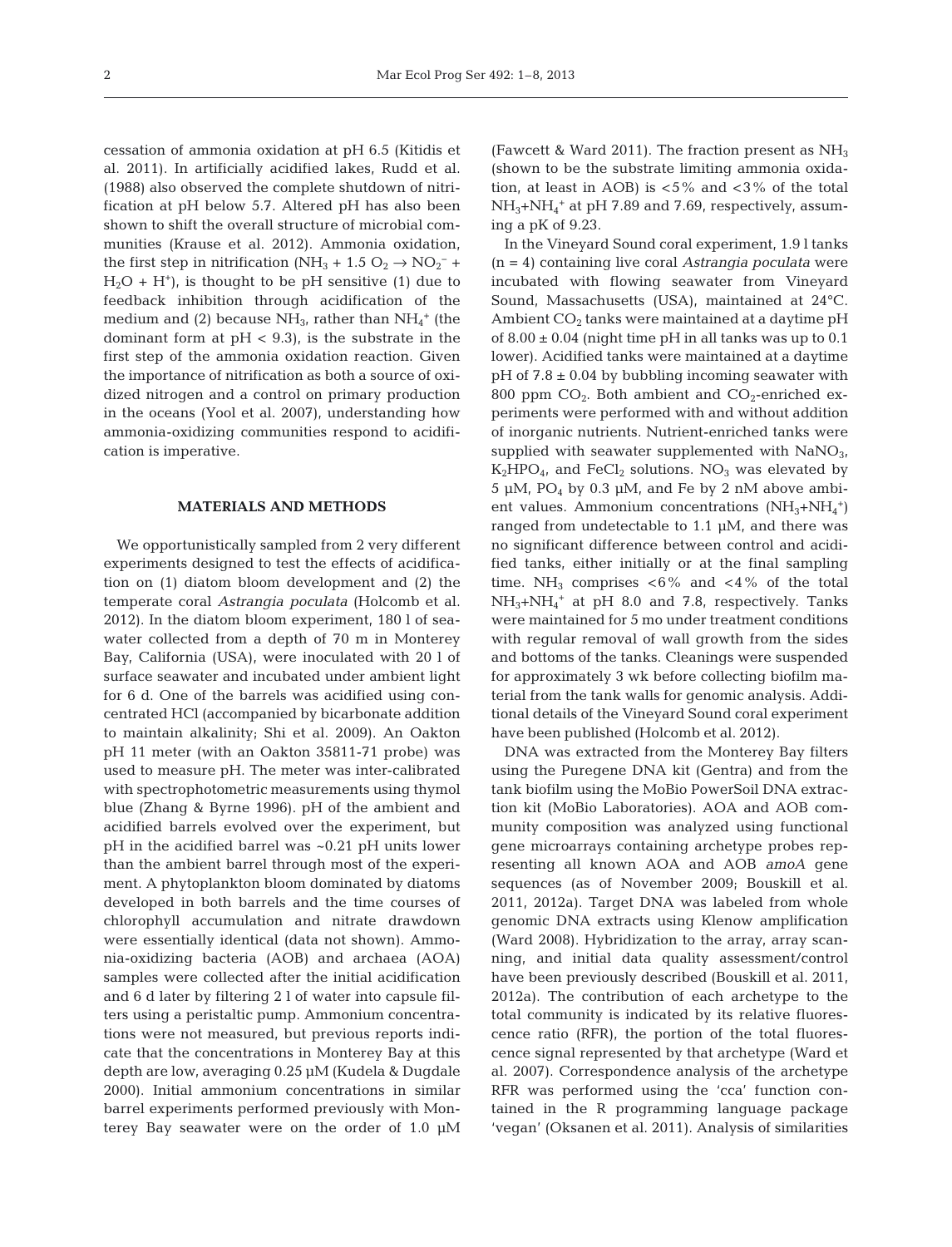was performed using the anosim function in 'vegan' (Oksanen et al. 2011). Microarray data are archived at the Microarray Gene Expression Omnibus (accession number: GSE49956).

AOA and AOB gene abundances were quantified from extracted DNA using QuantIt™ PicoGreen® dsDNA reagent (Life Technologies) in triplicate reactions. Each sample was normalized to a concentration of 3 ng µl−1 prior to quantification of the *amoA* gene via quantitative PCR on an Agilent MX3005p qPCR system. Archaeal *amoA* genes were quantified in triplicate using 0.2 µM of primers Arch-amoAF (5'-STA ATG GTC TGG CTT AGA CG-'3) and ArchamoAR (5'-GCG GCC ATC CAT CTG TAT GT-'3) (Francis et al. 2005), along with 10 µl of SYBR®Green Brilliant III Ultra-Fast master mix,  $3 \text{ mM } MqCl_2$  (final concentration), and 300 µg ml−1 BSA in a 20 µl reaction. Reaction conditions included an initial denaturation at 95°C followed by 42 cycles of 1 min at 94°C, 1.5 min at 59°C, and 1.5 min at 72°C followed by a final denaturation to generate a melt curve to test for amplification stringency. Bacterial *amoA* genes were quantified in triplicate using 0.1 µM of primers amoA-1F (5'-GGG GTT TCT ACT GGT GGT-'3) and amoA-2R (5'-CCC CTC KGS AAA GCC TTC TTC-'3) (Rotthauwe et al. 1997), along with 10 µl of SYBR® Green Brilliant III Ultra-Fast master mix, and 300 µg ml−1 BSA in a 20 µl reaction. Reaction conditions included an initial denaturation at 95°C followed by 42 cycles of 1 min at  $94^{\circ}$ C, 1.5 min at  $59^{\circ}$ C, and 1.5 min at 72°C followed by a final denaturation to generate a melt curve to test for amplification stringency. All PCR products were visualized on a 1.5% agarose gel to assure proper fragment length. Amplification efficiencies varied from 78 to 85%.

#### **RESULTS AND DISCUSSION**

After only 6 d, changes were evident in the AOB assemblage in the Monterey Bay seawater incubations (Fig. 1). There was a 10% increase in the RFR of archetype B17 (*Nitrosomonas ureae* clade), from 47% of the fluorescence signal in the acidified barrel on Day 1 to 57% of the signal on Day 6. This increase, along with an increase in archetype B16, resulted in a shift to the upper left in the correspondence analysis of the acidified barrel AOB community structure (Fig. 1A). However, little change occurred in the community structure of the ambient barrel between Day 1 and Day 6 (Fig. 1). Although AOB are thought to turn over slowly, this somewhat rapid shift in community structure is not without precedent; Nicol et al.



Fig. 1. Community composition of ammonia-oxidizing bacteria (AOB) in 2 different acidification experiments. (A) Cor respondence analysis of community similarities in both experiments: Expt 1 (squares), Monterey Bay seawater experiment; Expt 2 (circles), Vineyard Sound coral experiment. Blue symbols indicate ambient  $CO<sub>2</sub>$  concentrations and red symbols indicate acidified samples. Arrows indicate the direction of change from the ambient to the acidified treatment. (B) The most abundant archetypes that explain the ordination patterns for both experiments. Symbols above each column correspond to symbols in the ordination plot. See Appendix Table A1 for full archetype probe list (modified from Bouskill et al. 2011)

(2008) demonstrated a decrease in  $\mathrm{NH_4}^+$  concentrations in as little as 2 d and a shift in community structure within 2 wk in soil mesocosms of varying acidity.

In the 3 wk long Vineyard Sound coral experiment, the biofilm community demonstrated an even stronger response by the *Nitrosomonas ureae* clade (Fig. 1). Archetype B17 increased from approximately 23% of the AOB signal in the ambient tanks (Fig. 1), to over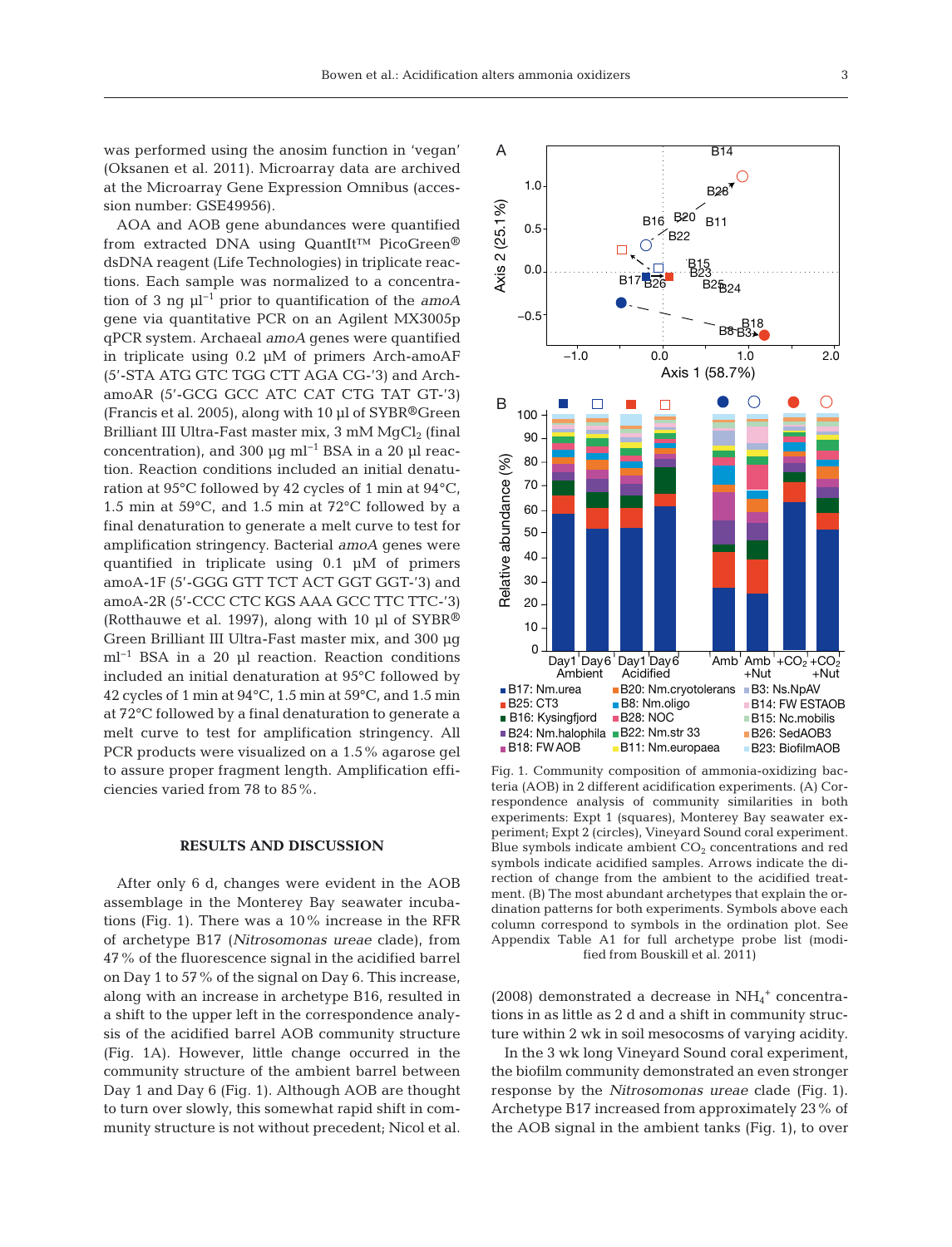54% in the acidified tanks (Fig. 1) and resulted in a clear separation of the 2 acidified samples along the primary axis (explaining 58.7% of the variance) in the correspondence analysis. The partitioning of the acidified samples along the secondary axis (explaining 25.1% of the variance) results from different AOB archetypes being abundant in the 2 ambient tanks (archetypes B18, B8, and B3 in the ambient tank, archetypes B14 and B28 in the ambient plus nutrients tank), but all being reduced to low levels in the acidified tanks. For both experiments, analysis of similarities indicates that the AOB display a significant difference in community composition between acidified and ambient treatments  $(R = 0.631, p = 0.036)$ .

By contrast, the AOA indicated no such systematic shifts in community composition in either acidifica-



Fig. 2. As in Fig. 1, but for community composition of ammonia-oxidizing archaea (AOA). See Appendix Table A2 for full archetype probe list (modified from Bouskill et al. 2012a)

tion experiment (Fig. 2). In the Monterey Bay seawater experiment, AOA archetype A9 comprised a greater proportion of the community in the acidified barrels, whereas archetype A12 was more important in the ambient barrels (Fig. 2B), but this difference was due to different initial starting communities and did not change over the course of the experiment, thus the change cannot be attributed to a treatment effect. The differences in these 2 archetypes help to explain the separate partitioning of the acidified barrel, but the ambient barrel showed little change in the community over the course of the experiment. Thus, the remaining samples generally form 1 cluster of points with no clear segregation among the AOA as a result of the acidification (Fig. 2A) and no clear pattern in dominance of any one AOA archetype as a function of treatment (Fig. 2B). This result is further supported by a lack of difference with treatment as indicated by analysis of similarities  $(R = 0.097, p = 0.233)$ .

We quantified the abundance of AOA and AOB in DNA extracted from both experiments via qPCR. We obtained widely different estimates of the relative importance of the 2 groups. The absolute gene abundances between the 2 experiments are not directly comparable, however. While both experiments are normalized to the total mass of DNA, the Monterey Bay seawater experiment is normalized to the mass of DNA extracted from 2 l of sea water and the Vineyard Sound coral experiment is normalized to 0.5 g wet weight biofilm material. Importantly, however, the relative abundances of AOA and AOB within each experiment are comparable, as are their changes as a result of acidification.

In the Monterey Bay seawater experiment (Fig. 3), both AOA and AOB *amoA* copies decreased from Day 1 to Day 6 of the experiment, suggesting that both communities were in decline. The declines, however, appeared to be slightly less severe in the acidified barrel, particularly for AOA where the gene abundances were already quite low. Surprisingly, AOB considerably outnumbered AOA in this Monterey Bay seawater experiment. Previous work by Mincer et al. (2007) reported AOB concentrations in Monterey Bay seawater that were largely undetectable through most of the upper 200 m of the surface ocean. Santoro et al. (2010), however, also reported AOA/AOB *amoA* quantities in the nearby Central California Current. While AOA were frequently more abundant than AOB, AOB sometimes outnumbered AOA at the depths sampled in this acidification experiment. Although the primers of Rotthauwe et al. (1997) do not detect the gamma proteobacterial ammonia oxidizers, the microarray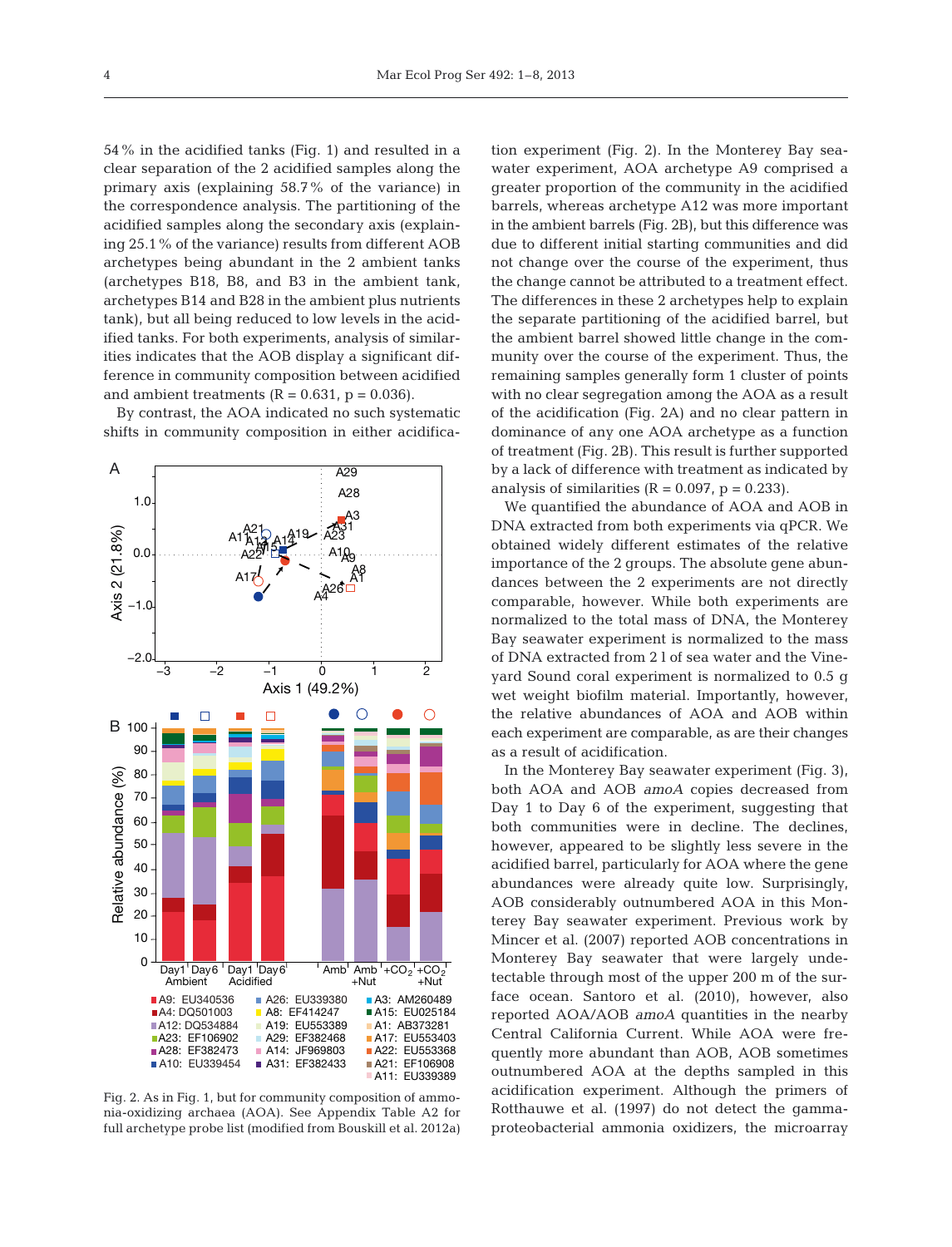

Fig. 3. Mean (+SD) *amoA* gene abundance of ammoniaoxidizing archaea (AOA) and bacteria (AOB) from the Monterey Bay seawater experiment (left side) and the Vineyard Sound coral experiment (right side) as determined by quantitative PCR. Data are from triplicate qPCR reactions

probe that binds *Nitrosococcus* sequences accounted for only 2.0 to 2.6% of the relative fluorescence signal, suggesting that the abundance of this gammaproteobacterial AOB were sufficiently low and uniform that their omission from the qPCR amplification does not change the observed trends.

By contrast, in the Vineyard Sound coral experiment, AOA were the dominant group and, consistent with the lack of community change in the microarray results, the AOA did not change in abundance as a result of acidification (Fig. 3). Contrary to our expectations, however, the AOB *amoA* gene abundance increased in both acidification treatments from an average of approximately 1200 gene copies per ng DNA in the ambient treatment to over 25 000 copies, on average, in the acidified treatments. This ~20-fold increase in gene abundance coincides with a dramatic increase in the relative fluorescence of the B17 probe on the microarray, suggesting that representatives of this clade were responsible for the increased gene abundances of AOB. As with the Monterey Bay experiment, the probe that binds *Nitrosococcus* sequences accounted for less than 10% of the AOB relative fluorescence signal for these samples, suggesting that if the gammaproteobacteria were included in the qPCR it would not alter the results that demonstrate a large increase in AOB abundance in the acidified samples.

The results from these widely different experiments illustrate a few key points regarding the potential response of ammonia oxidizers to ocean acidification. First, they suggest that the community structure of AOB may be more strongly affected by acidification than that of AOA. The shift in community structure in both experiments was due to an increase in the relative abundance of one group, whether due to loss of other archetypes or growth of taxa represented by B17 (the probe for the *Nitrosomonas ureae* clade). In the Monterey Bay experiment, qPCR data indicate that the assemblages are in decline, and the increase in the clade represented by probe B17 may be a result of the decrease in abundance of other archetypes. In the Vineyard Sound experiment, however, the surprising increase in the bacterial *amoA* gene (Fig. 3) suggests that the increase in relative abundance of clade B17 that was detected on the microarray cannot be due solely to decreases in other clades.

At the time of the array design, probe B17 represented only 3 sequences, including *Nitrosomonas ureae* as the closest cultured representative. Since that time, with the addition of thousands of new *amoA* sequences, the probe now represents many more sequences, all of them from uncultured organisms, mostly derived from estuarine or lake sediments. It is not possible to know whether these sequences, which would hybridize with B17, represent organisms with the capacity for urea hydrolysis, but their association with the known organism *N. ureae* supports the possibility. Experiments with pure cultures indicate that the pH optimum for ureolysis by *N. ureae* is between 6 and 7 (Pommerening-Röser & Koops 2005), below the pH in our experiment but nonetheless evidence that these taxa are capable of utilizing urea as a substrate. Thus, one possible mechanism to explain the success of the *N. ureae* clade in our acidification experiments is that they are able to switch to growing on urea as a sole energy source (Pommerening-Röser & Koops 2005) to survive the decrease in  $NH<sub>3</sub>$  availability under acidified conditions. Although urea concentrations were not measured in this experiment, previous analysis of the nutrient concentrations in Vineyard Sound indicate that urea concentrations were as large or larger than the concentrations of  $NO<sub>3</sub><sup>-</sup>$  and  $NH<sub>4</sub><sup>+</sup>$  (Glibert et al. 1985). Additional research will be needed to verify whether these AOB can switch to growth on urea in the face of declining  $\mathrm{NH_4}^+$  concentrations. Although ureases have also recently been detected in arctic *Thaumarcheaeota* (Alonso-Sáez et al. 2012) and in the bathypelagic waters of the Tyrrhenian Sea (Yakimov et al. 2011), this ability is present in only 1 of the 3 complete genomes in the *Thaumarcheae ota* (Hallam et al. 2006). The lack of response to acidification by AOA suggests that growth on urea may not be a mechanism employed by them in these experiments.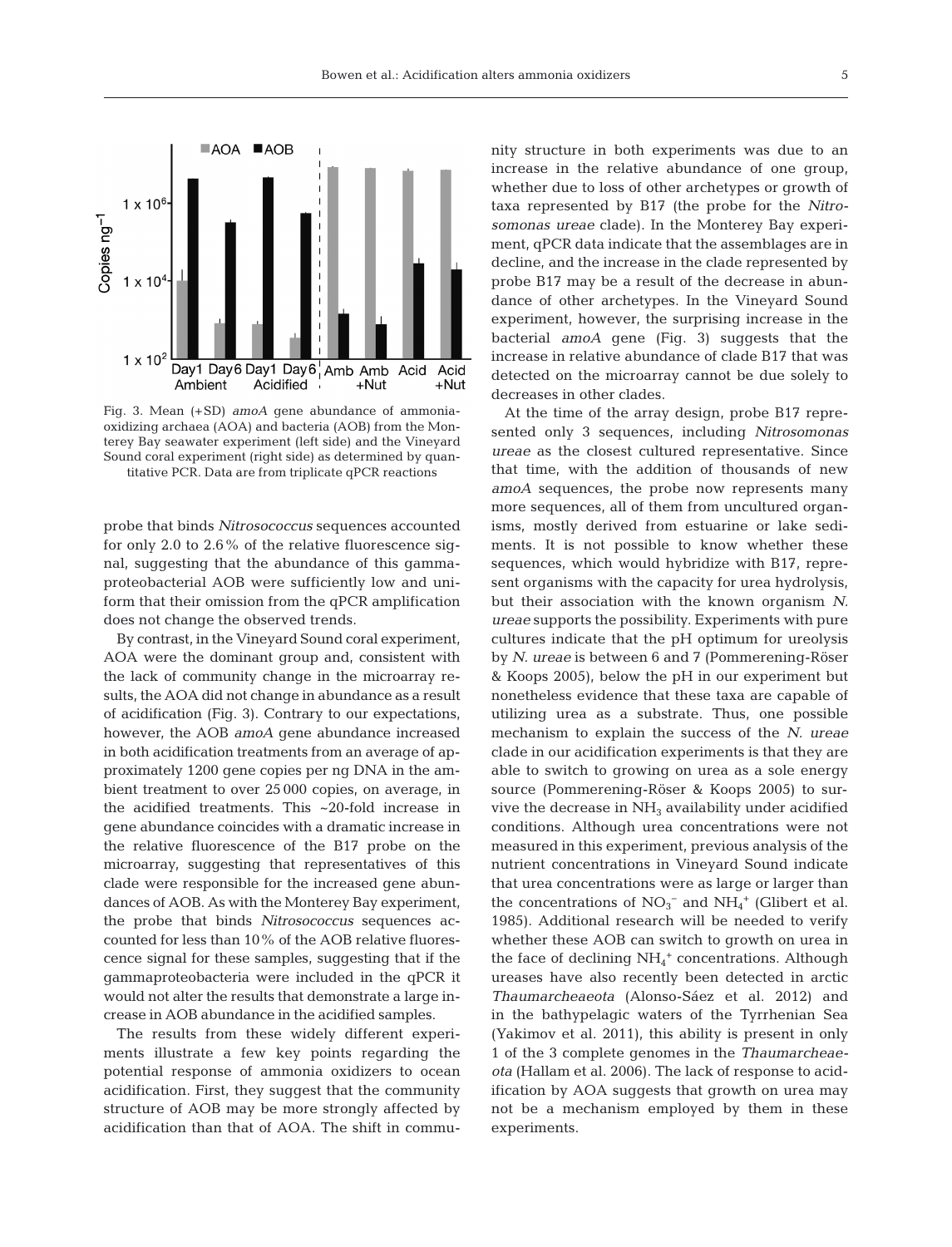Second, the relative abundance of AOA and AOB differed between the 2 systems, underscoring the highly variable composition of the total ammonia-oxidizing assemblage. Many studies have reported the numerical dominance of AOA in coastal and marine waters (Mincer et al. 2007, Agogué et al. 2008, Beman et al. 2008, 2012, Bouskill et al. 2012a). Studies from coastal and estuarine sediments, and the water columns of the freshwater reaches of estuaries, however, indicate a greater importance of AOB (Caffrey et al. 2007, Mosier & Francis 2008, Bouskill et al. 2012a, Cao et al. 2012). In the experiments presented here, the relative abundance of AOB versus AOA varied (Fig. 3). The average AOA:AOB ratio in the Monterey Bay seawater experiment was 0.0014 compared to 3853 in the biofilm from the Vineyard Sound coral experiment. Trait-based modeling of ammonia oxidizer dynamics suggests that as pH decreases, community diversity will decrease until AOA dominate, although this pattern was not directly observed in comparison with environmental data (Bouskill et al. 2012b). This modeling underscores the challenge in directly linking observable environmental processes, such as the measured reductions in ammonia oxidation (Beman et al. 2012), to patterns in community structure. The data we report here, however, demonstrate that the AOB component of the community is more likely to be altered by future acidification and that continued monitoring of the composition of AOA and AOB communities is needed to understand how ocean acidification could alter oceanic nitrogen cycling.

Determining the contribution of AOA and AOB to marine nitrification is critically important for understanding ecosystem resilience in the face of environmental change. Much more work is needed to assess the biogeographical patterns, and the underlying mechanisms controlling these patterns, for both AOA and AOB. Sequences closely related to *Nitrosomonas ureae* have been reported from San Francisco Bay (Mosier & Francis 2008), the Seine River Estuary (Cébron et al. 2003), the Chesapeake Bay (Bouskill et al. 2011), the South China Sea (Cao et al. 2012), and in wetland sediments in Australia (S. Domingos et al. unpubl., GenBank accession no. JF682366), suggesting that this is a widely distributed ammonia-oxidizer clade. If, as our data suggest, the AOB closely related to *N. ureae* play an increasingly important role in ammonia oxidation under acidified conditions, then much more information will be needed regarding the role that urea plays in our understanding of the nitrogen cycle.

*Acknowledgements.* We thank D. Shi and B. Hopkinson for pH measurements, S. Fawcett for nutrient measurements, and C. Thomas for the chlorophyll *a* measurements. NSF funding to B.B.W. supported the barrel experiments. E. Gallagher provided advice on statistical approaches. Funding for the coral experiments came from NSF (GRF to M.H.; OCE-1041106), the Woods Hole Oceanographic Institution's Ocean Life Institute, and the International Society for Reef Studies and these experiments were performed with assistance from D. McCorkle and A. Cohen of the Woods Hole Oceanographic Institution. We gratefully acknowledge as sistance from D. Storton and the Princeton University Microarray Facility as well as anonymous reviewers who helped improve earlier drafts of this manuscript.

#### LITERATURE CITED

- ► [Agogué H, Brink M, Dinasquet J, Herndl GJ \(2008\) Major](http://dx.doi.org/10.1038/nature07535) gradients in putatively nitrifying and non-nitrifying Archaea in the deep North Atlantic. Nature 456:788−791
- ► [Alonso-Sáez L, Waller AS, Mende DR, Bakker K and others](http://dx.doi.org/10.1073/pnas.1201914109) (2012) Role for urea in nitrification by polar marine Archaea. Proc Natl Acad Sci USA 109:17989−17994
- ► [Beman JM, Popp BN, Francis CA \(2008\) Molecular and bio](http://dx.doi.org/10.1038/ismej.2007.118)geochemical evidence for ammonia oxidation by marine Crenarchaeota in the Gulf of California. ISME J 2: 429−441
- ▶ [Beman JM, Chow CE, King AL, Feng Y and others \(2011\)](http://dx.doi.org/10.1073/pnas.1011053108) Global declines in oceanic nitrification rates as a consequence of ocean acidification. Proc Natl Acad Sci USA 108:208−213
- ▶ [Beman JM, Popp BN, Alford SE \(2012\) Quantification](http://dx.doi.org/10.4319/lo.2012.57.3.0711) of ammonia oxidation rates and ammonia-oxidizing archaea and bacteria at high resolution in the Gulf of California and eastern tropical North Pacific Ocean. Limnol Oceanogr 57:711−726
- ▶ [Bouskill NJ, Eveillard D, O'Mullan G, Jackson GA, Ward BB](http://dx.doi.org/10.1111/j.1462-2920.2010.02362.x) (2011) Seasonal and annual reoccurrence in betaproteobacterial ammonia-oxidizing bacterial population structure. Environ Microbiol 13:872−886
- ▶ [Bouskill NJ, Eveillard D, Chien D, Jayakumar A, Ward BB](http://dx.doi.org/10.1111/j.1462-2920.2011.02623.x) (2012a) Environmental factors determining ammoniaoxidizing organism distribution and diversity in marine environments. Environ Microbiol 14:714−729
- [Bouskill NJ, Tang J, Riley WJ, Brodie EL \(2012b\) Trait-based](http://dx.doi.org/10.3389/fmicb.2012.00364) ➤ representation of biological nitrification: model development, testing, and predicted community composition. Front Microbiol 3:364
- [Caffrey JM, Bano N, Kalanetra K, Hollibaugh JT \(2007\)](http://dx.doi.org/10.1038/ismej.2007.79) ➤ Ammonia oxidation and ammonia-oxidizing bacteria and archaea from estuaries with differing histories of hypoxia. ISME J 1:660−662
- ► [Cao H, Hong Y, Li M, Gu JD \(2012\) Lower abundance of](http://dx.doi.org/10.1080/01490451.2011.559304) ammonia-oxidizing archaea than ammonia-oxidizing bacteria detected in the subsurface sediments of the northern South China Sea. Geomicrobiol J 29:332−339
- [Cébron A, Berthe T, Garnier J \(2003\) Nitrification and nitri-](http://dx.doi.org/10.1128/AEM.69.12.7091-7100.2003)➤ fying bacteria in the lower Seine River and estuary (France). Appl Environ Microbiol 69:7091−7100
- ► [Doney SC, Fabry VJ, Feely RA, Kleypas JA \(2009\) Ocean](http://dx.doi.org/10.1146/annurev.marine.010908.163834) acidification: the other  $CO<sub>2</sub>$  problem. Annu Rev Mar Sci 1:169−192
- ▶ [Fawcett SE, Ward BB \(2011\) Phytoplankton succession](http://dx.doi.org/10.3354/meps09070) and nitrogen utilization during the development of an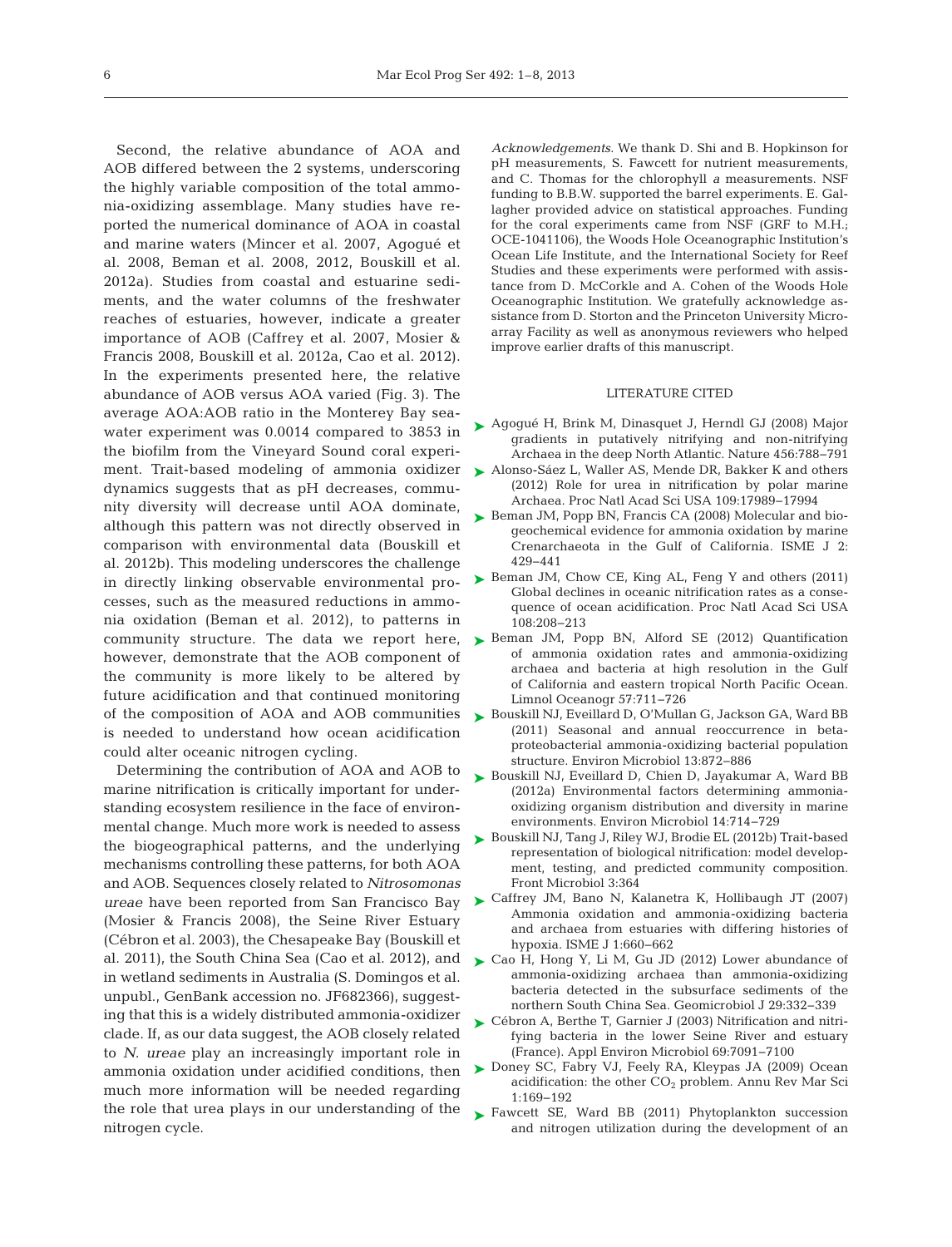upwelling bloom. Mar Ecol Prog Ser 428:13−31

- ► [Feely RA, Sabine CL, Lee K, Berelson W, Kleypas J, Fabry](http://dx.doi.org/10.1126/science.1097329) VJ, Millero FJ (2004) Impact of anthropogenic  $CO<sub>2</sub>$  on the CaCO3 system in the oceans. Science 305:362−366
- ► [Francis CA, Roberts KJ, Beman JM, Santoro AE, Oakley BB](http://dx.doi.org/10.1073/pnas.0506625102) (2005) Ubiquity and diversity of ammonia-oxidizing archaea in water columns and sediments of the ocean. Proc Natl Acad Sci USA 102:14683−14688
- [Glibert PM, Dennett MR, Goldman JC \(1985\) Inorganic car-](http://dx.doi.org/10.1016/0022-0981(85)90025-5)➤ bon uptake by phytoplankton in Vineyard Sound, Massachusetts. II. Comparative primary productivity and nutritional status of winter and summer assemblages. J Exp Mar Biol Ecol 86:101−118
- ► [Hallam SJ, Konstantinidis KT, Putnam N, Schleper C and](http://dx.doi.org/10.1073/pnas.0608549103) others (2006) Genomic analysis of the uncultivated marine crenarchaeote *Cenarchaeum symbiosum.* Proc Natl Acad Sci USA 103:18296−18301
- ► [Holcomb M, Cohen AL, McCorkle DC \(2012\) An investiga](http://dx.doi.org/10.5194/bg-9-29-2012)tion of the calcification response of the scleractinian coral Astrangia poculata to elevated  $pCO<sub>2</sub>$  and the effects of nutrients, zooxanthellae and gender. Biogeosciences 9: 29−39
- [Joint I, Doney SC, Karl DM \(2011\) Will ocean acidification](http://dx.doi.org/10.1038/ismej.2010.79) ➤ affect marine microbes? ISME J 5:1−7
- ► [Kitidis V, Laverock B, McNeill LC, Beesley A and others](http://dx.doi.org/10.1029/2011GL049095) (2011) Impact of ocean acidification on benthic and water column ammonia oxidation. Geophys Res Lett 38:L21603, doi:10.1029/2011GL049095
- [Krause E, Wichels A, Giménez L, Lunau M, Schilhabel MB,](http://dx.doi.org/10.1371/journal.pone.0047035) ➤ Gerdts G (2012) Small changes in pH have direct effects on marine bacterial community composition: a microcosm approach. PLoS ONE 7:e47035
- ▶ [Kudela RM, Dugdale RC \(2000\) Nutrient regulation of](http://dx.doi.org/10.1016/S0967-0645(99)00135-6) phytoplankton productivity in Monterey Bay, California. Deep-Sea Res II 47:1023−1053
- ▶ [Mincer TJ, Church MJ, Taylor LT, Preston C, Karl DM,](http://dx.doi.org/10.1111/j.1462-2920.2007.01239.x) DeLong EF (2007) Quantitative distribution of presumptive archaeal and bacterial nitrifiers in Monterey Bay and the North Pacific Subtropical Gyre. Environ Microbiol 9:1162−1175
- ▶ [Mosier AC, Francis CA \(2008\) Relative abundance and](http://dx.doi.org/10.1111/j.1462-2920.2008.01764.x) diversity of ammonia-oxidizing archaea and bacteria in the San Francisco Bay estuary. Environ Microbiol 10: 3002−3016
- ▶ [Nicol GW, Leininger S, Schleper C, Prosser JI \(2008\) The](http://dx.doi.org/10.1111/j.1462-2920.2008.01701.x) influence of soil pH on the diversity, abundance and transcriptional activity of ammonia oxidizing archaea

and bacteria. Environ Microbiol 10:2966−2978

- Oksanen J, Blanchet FG, Kindt R, Legendre P and others (2011) Package 'vegan' version 2.0-2. Available at http://cran.r-project.org/web/packages/vegan/
- ▶ [Orr JC, Fabry VJ, Aumont O, Bopp L and others \(2005\)](http://dx.doi.org/10.1038/nature04095) Anthropogenic ocean acidification over the twenty-first century and its impact on calcifying organisms. Nature 437:681−686
- ▶ [Pommerening-Röser A, Koops HP \(2005\) Environmental](http://dx.doi.org/10.1016/j.micres.2004.09.006) pH as an important factor for the distribution of urease positive ammonia-oxidizing bacteria. Microbiol Res 160: 27−35
- ► [Rotthauwe JH, Witzel KP, Liesack W \(1997\) The ammonia](http://www.ncbi.nlm.nih.gov/entrez/query.fcgi?cmd=Retrieve&db=PubMed&list_uids=9406389&dopt=Abstract) monooxygenase structural gene *amoA* as a functional marker: molecular fine-scale analysis of natural ammonia-oxidizing populations. Appl Environ Microbiol 63: 4704−4712
- [Rudd JWM, Kelly CA, Schindler DW, Turner MA \(1988\) Dis-](http://dx.doi.org/10.1126/science.240.4858.1515)➤ ruption of the nitrogen cycle in acidified lakes. Science 240:1515−1517
- ► [Santoro AE, Casciotti KL, Francis CA \(2010\) Activity, abun](http://dx.doi.org/10.1111/j.1462-2920.2010.02205.x)dance and diversity of nitrifying archaea and bacteria in the central California Current. Environ Microbiol 12: 1989−2006
- $\blacktriangleright$  Shi D, Xu Y, Morel FMM (2009) Effects of the pH/pCO<sub>2</sub> control method on medium chemistry and phytoplankton growth. Biogeosciences 6:1199−1207
- ► [Ward B \(2008\) Phytoplankton community composition and](http://dx.doi.org/10.1111/j.1529-8817.2008.00594.x) gene expression of functional genes involved in carbon and nitrogen assimilation. J Phycol 44:1490−1503
- [Ward BB, Eveillard D, Kirshtein JD, Nelson JD, Voytek MA,](http://dx.doi.org/10.1111/j.1462-2920.2007.01371.x) ➤ Jackson GA (2007) Ammonia-oxidizing bacterial community composition in estuarine and oceanic environments assessed using a functional gene microarray. Environ Microbiol 9:2522−2538
- ► [Yakimov MM, Cono VL, Smedile F, DeLuca TH and others](http://dx.doi.org/10.1038/ismej.2010.197) (2011) Contribution of crenarchaeal autotrophic ammonia oxidizers to the dark primary production in Tyrrhenian deep waters (Central Mediterranean Sea). ISME J 5:945−961
- [Yool A, Martin AP, Fernández C, Clark DR \(2007\) The signif-](http://dx.doi.org/10.1038/nature05885)➤ icance of nitrification for oceanic new production. Nature 447:999−1002
- [Zhang H, Byrne RH \(1996\) Spectrophotometric pH measure-](http://dx.doi.org/10.1016/0304-4203(95)00076-3)➤ments of surface seawater at *in-situ* conditions: absorbance and protonation behavior of thymol blue. Mar Chem 52:17−25